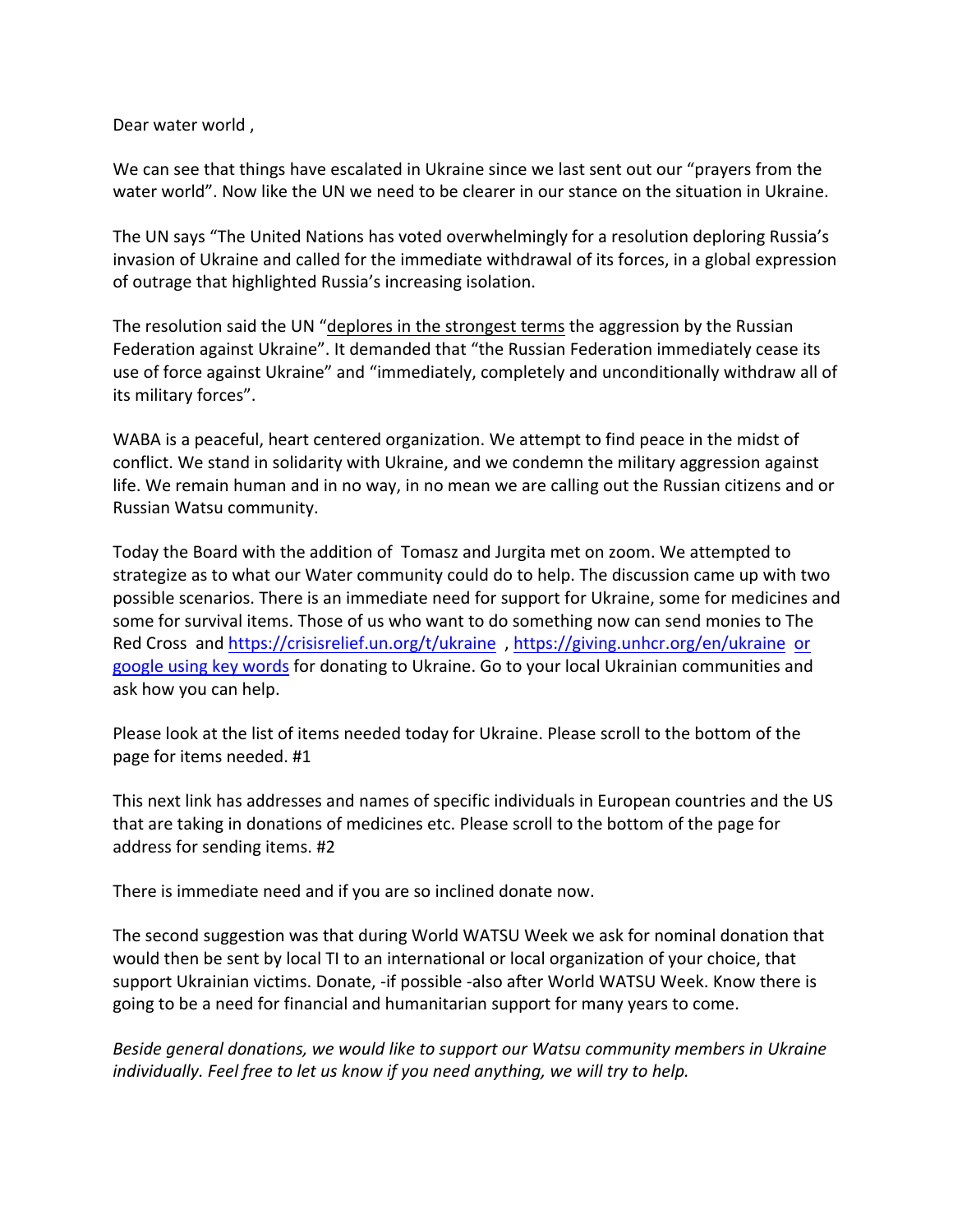Each step that we take in reaching out to our fellow members works to strengthen the water community. Sometimes something as small as writing a short email to someone you know affected by this war can raise their spirits.

We stand together and choose Peace

## The Board

#1. If you can, please **buy medical items (list below); 2** pack with indication "Help Ukraine"

+ medicine list; 3 send the package to "Pol Cel" warehouse, address Rampa Brzeska 63, Chełm 22-100, Poland (if you are not in Baltics, check for other warehouses at the bottom of the text). If you have friends or colleagues in PHARMACY or DISTRIBUTION SERVICES, you also may help by:

- spreading the need about people working in pharmaceutics and help support the medicine that is not accessible for common people (e.g. antibiotics)

- in comments below share some real available options how it's possible to bring materials to "Pol Cel" or other warehouses faster than using postal services and with affordable price range.

List of MOST REQUIRED ITEMS:

- tourniqets to stop bleeding;
- Esmarch harnesses;
- hameoustatic gauzes (e.g. https://reflexmedical.co.uk/product/celox-gauze-z-fold-5ft);
- bandages;
- gypsum bandages;
- perfusors;
- tegaderm;
- anti-burn gel dressings;
- antibiotics in solutions or vials any;
- gemotran and its analogues in ampoules;

- tivortin or analogues in vials (if tivortin is not available in you country, they refer to this one https://www.uf.ua/en/product/tivortin-sup-sup-aspartate/)

- probe feeding;
- -CAT turnstiles; Soft Ti, SWAT;
- thermal blankets;
- -occlusive dressings;
- pneumatic fracture splints
- pneumatic paramedical stretchers
- heated blankets or burdens
- portable burdens
- anticoagulants
- martens bandage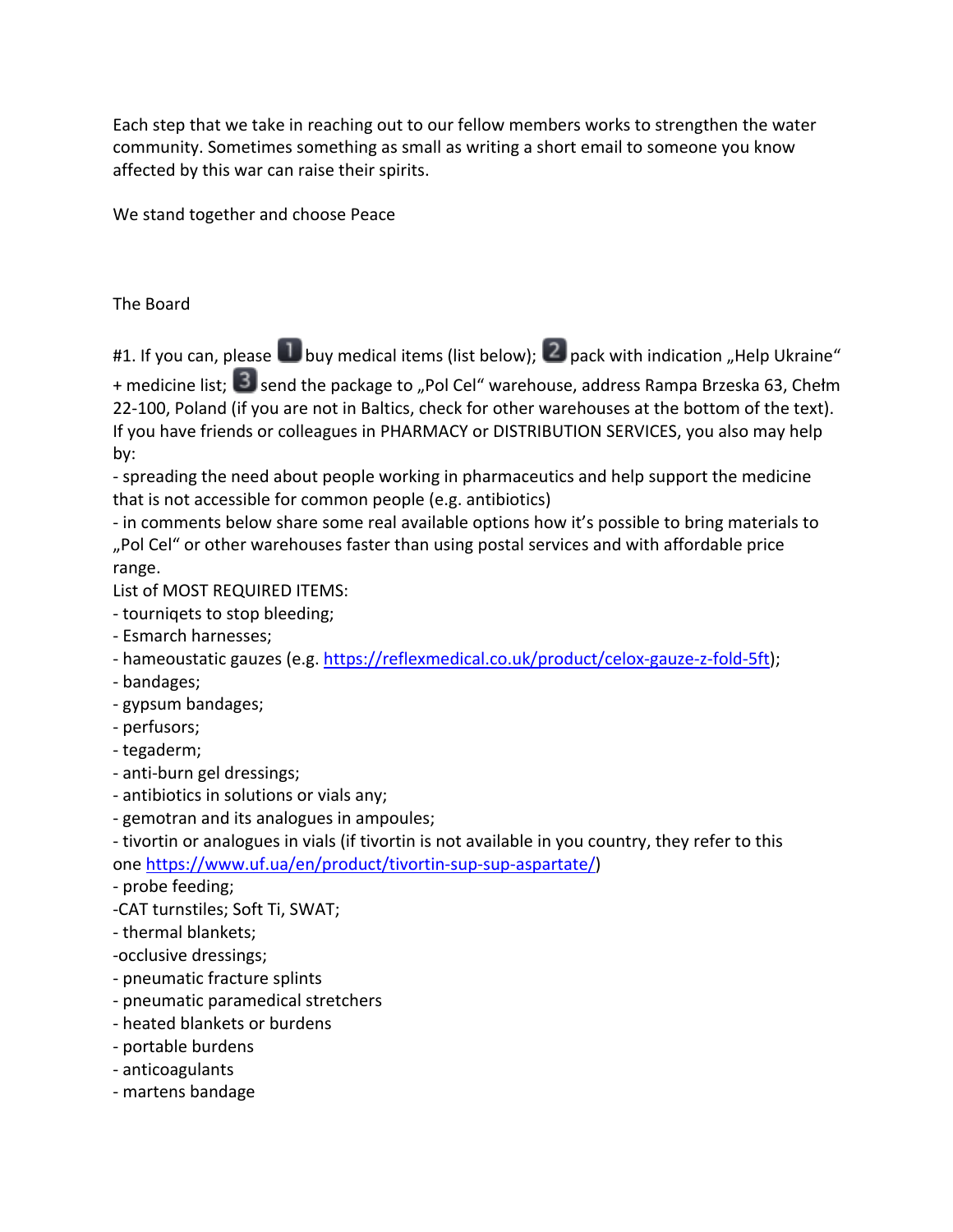- fitness rubber bands
- dressing packages
- chemical protection respirators
- headlamps.

#2.

Addresses in Poland, UK, Germany, France, Italy and US of where to send materials.

Kiti ADRESAI kur siųsti // Other ADDRESSES where to send the materials: USA 27 Merry Lane NP100007070 New Jersey (NJ) East Hanover 07936 +19739476185 Works Mon - Fri 09:00-17:00

POLAND Lublin surroundings: Pol Cel Rampa Brzeska 63 Chełm 22-100 Polska +48 82 565 01 55 Works Mon-Sat 08-17

Wroclaw surroundings: 18 Karola Miarki NP200007070 Aqua Calida Jelenia Gora DolnoSlaskie 58-500 Polska +48 531 888 192 Works Mon–Pia 09:00-16:00

UK Brother Parcel Post Unit10, PhoenixPark, Parkwood NP300007070 Maidstone ME15 9XN